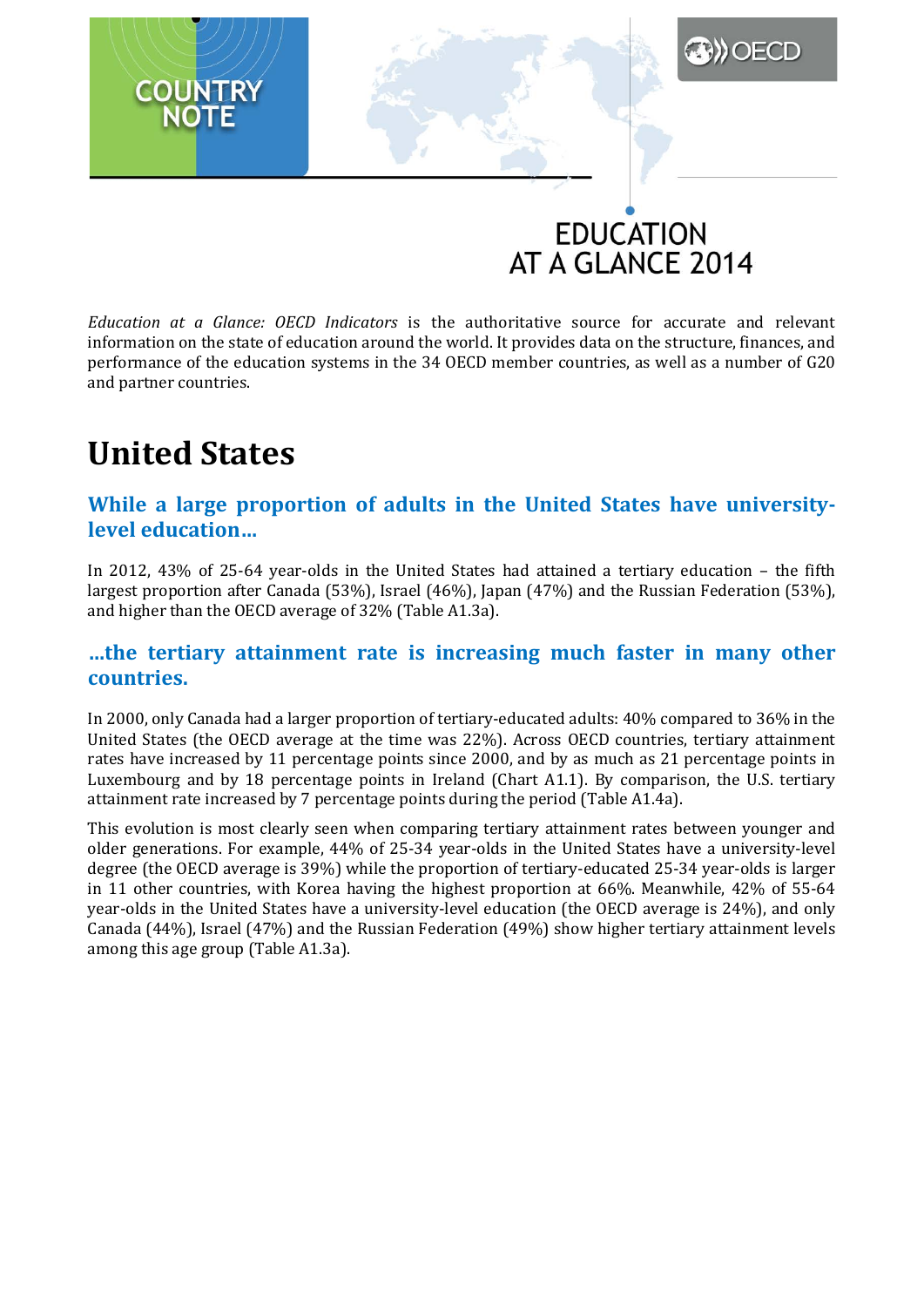

### Chart A1.1. Percentage of tertiary-educated adults in 2000 and 2012 25-64 year-olds

1. Year of reference 2011.

2. Year of reference 2010.

Countries are ranked in ascending order of the percentage of 25-64 year-olds who have attained tertiary education in 2012 (or latest available year).

Source: OECD. Table A1.4a. See Annex 3 for notes (www.oecd.org/edu/eag.htm). StatLink ##51 http://dx.doi.org/10.1787/888933114951

# **The direct costs of higher education in the United States are the highest among all OECD countries.**

Across OECD countries, men invest about USD 50 000 to earn a tertiary degree, and women invest roughly USD 40 000. In the United States, average investment exceeds USD 100 000 when direct and indirect costs are taken into account. Japan and the Netherlands are the only other countries where the average investment exceeds USD 100 000, but the bulk of the total cost consists of foregone earnings. In the United States, direct costs, such as tuition fees, are by far the highest across OECD countries. A man pursuing higher education invests about USD 61 000 in direct costs and USD 45 000 in foregone earnings; for a woman, the direct cost is the same, but the foregone earnings are a bit higher at USD 48 000. The OECD averages are around USD 11 000 (direct costs) and USD 40 000 (foregone earnings) (Tables 7.3a and 7.3b).

# **A relatively small proportion of adults in the United States attains a higher level of education than their parents.**

The increase in tertiary attainment rates across countries shows that there has been an expansion of access to this level of education. However, across OECD countries, on average, 49% of adults who are no longer students have attained the same level of education as their parents. In the United States, this share is slightly larger at 53% (Table A4.4).

Chart A4.3 shows that in the United States, 30% of 25-64 year-old non-students have attained a higher level of education than their parents (upward mobility); only Austria, the Czech Republic and Germany show a smaller percentage. By contrast, in Finland, Korea and the Russia Federation, 55% or more of adults who are no longer students have attained a higher level of education than their parents.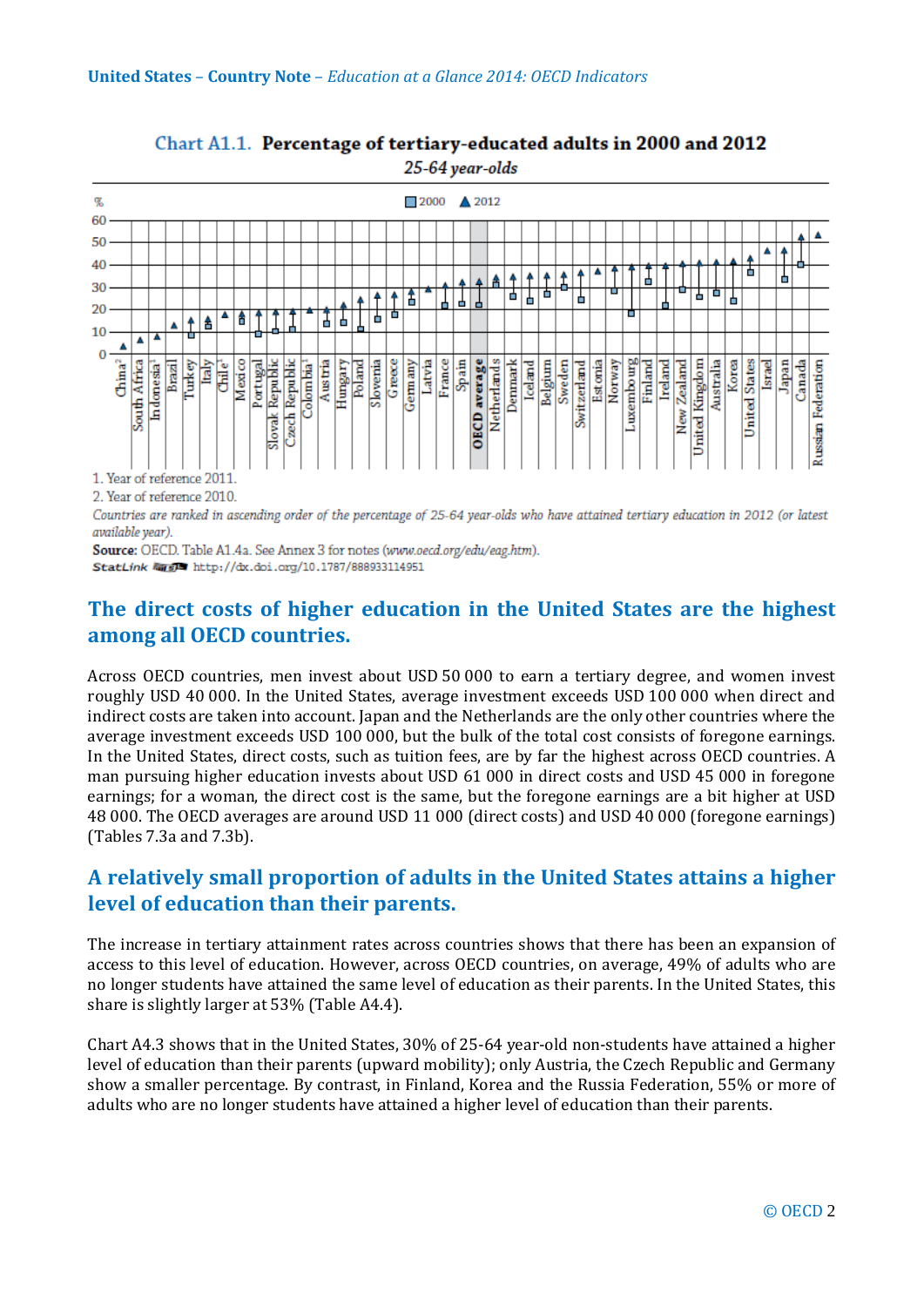### Chart A4.3. Absolute educational mobility (2012) Percentage of 25-64 year-old non-students whose educational attainment is higher than (upward mobility), lower than (downward mobility) or the same as (status quo) that of their parents



\* See note on data for the Russian Federation at the end of this Country Note.<br>Countries are ranked in descending order of the proportion of adults with upward mobility with respect to the education attainment of their par Source: OECD. Table A4.4. See Annex 3 for notes (www.oecd.org/edu/eag.htm). StatLink @ sp http://dx.doi.org/10.1787/888933115673

Parents' educational attainment has a strong impact on their children's level of education. For example, across OECD countries, only 20% of non-student adults whose parents do not have an upper secondary education attain a tertiary degree; in the United States, only 13% of these adults attain a tertiary degree. (Some 12% of parents in the United States do not have an upper secondary education, compared with 19% of parents across OECD countries). Meanwhile, 36% of non-student adults whose parents completed upper secondary or post-secondary non-tertiary education pursue higher levels of education, which is on par with the OECD average (Tables A4.1a and A4.2).

# **The unemployment rate has dropped across all levels of educational attainment.**

As in most countries, unemployment rate rose in the United States during the recent economic crisis; but 2012 data show a considerable drop in unemployment, not just among all adults, but across all levels of educational attainment. Among adults with tertiary education, the unemployment rate fell from 5.3% in 2010 to 4.6% in 2012 (compared with the OECD averages of 4.7% and 5.0%,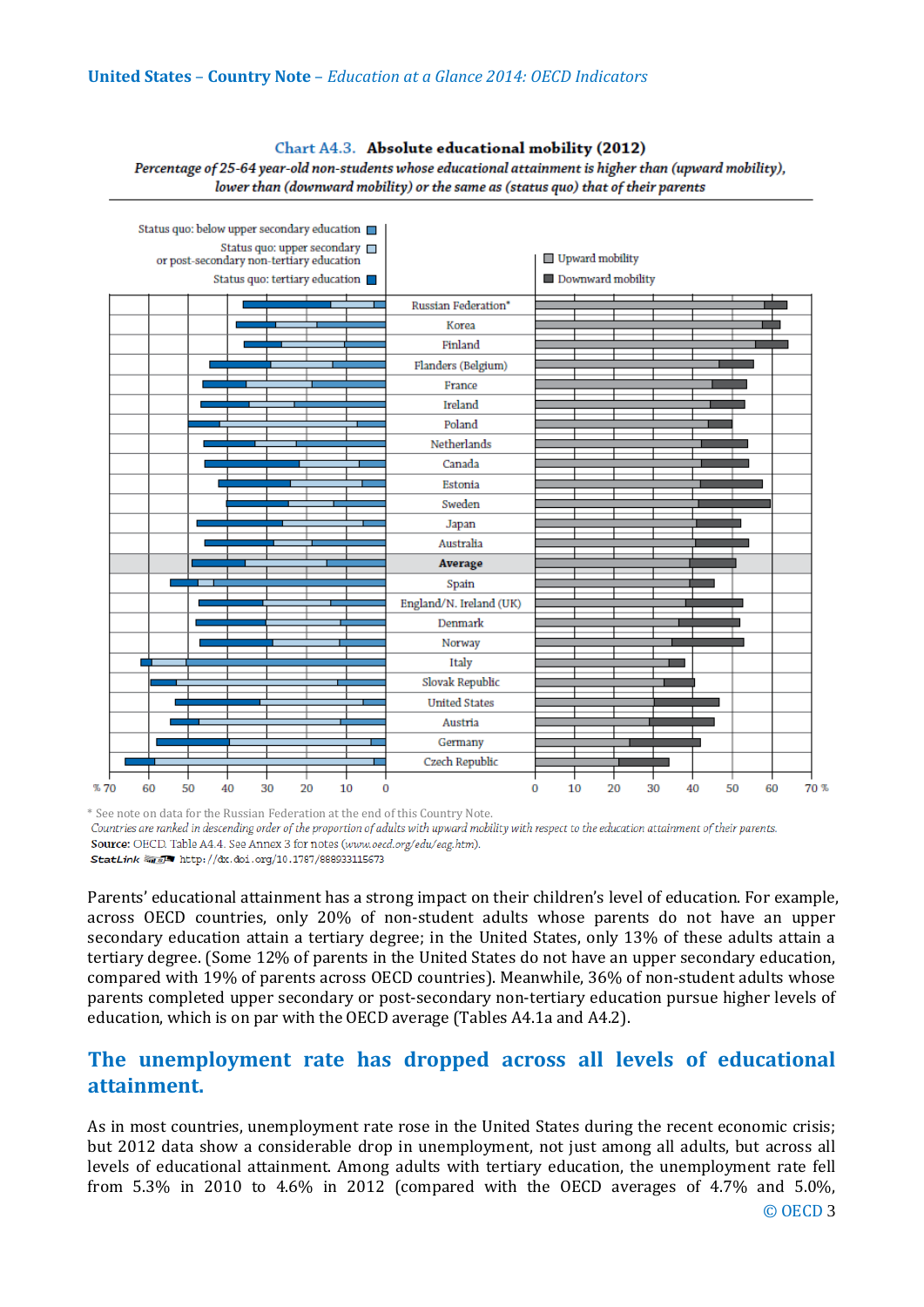respectively); among those with upper secondary or post-secondary non-tertiary education, the rate fell from 11.2% in 2010 to 9.1% in 2012 (compared with the OECD averages of 7.6% and 7.8%, respectively); and among those with below upper secondary education, the rate fell from 16.8% in 2010 to 14.3% in 2012 (the OECD averages are 12.5% and 13.6%, respectively) (Table A5.4a).

# **The proportion of young adults neither employed nor in education or training (NEET) has shrunk since the worst years of the economic crisis…**

During the recession in 2009, almost 17% of 15-29 year-olds in the United States were neither employed nor in education or training (NEET). By 2012, the proportion had decreased by almost two percentage points to be on par with the OECD average, at 15%, but still larger than in countries such as Austria, Germany, Japan, the Netherlands, Norway and Sweden, where less than 10% of 15-29 yearolds were NEET (Table C5.3d, available on line).

# **…but higher educational attainment doesn't completely eliminate the risk of being NEET.**

While the proportion of young adults in the United States who are NEET is much smaller among those with tertiary education (11%), it is surprising that 15-29 year-olds without an upper secondary qualification actually fare better than those with an upper secondary degree. Some 19% of young adults in the United States with an upper secondary education are neither employed nor in education or training (the OECD average is 16%) compared with 13% of young adults who have not attained an upper secondary education (the OECD average is 15%) (Table C5.3d, available on line).

# **The United States shows one of the largest differences in earnings related to educational attainment.**

In all countries, individuals with below upper secondary education usually face large earnings disadvantages. Chart A6.3 shows that, on average, over 27% of adults with only this level of education earn less than half the national median; in the United States, 48% of this group do – the largest proportion of all countries with available data. Among U.S. adults who have completed a universitylevel education or an advanced research programme, 31% earn more than twice the median (the OECD average is 28%) (Table A6.4).

However, while those with a university degree reap significant financial gains, the earning premium for tertiary-educated 25-64 year-olds with income from employment has been on the decline in the United States. In 2005, the earning premium was 86% compared to 74% in 2012. Among OECD countries, there was an increase over the same period from 54% to 59% (Table A6.2a).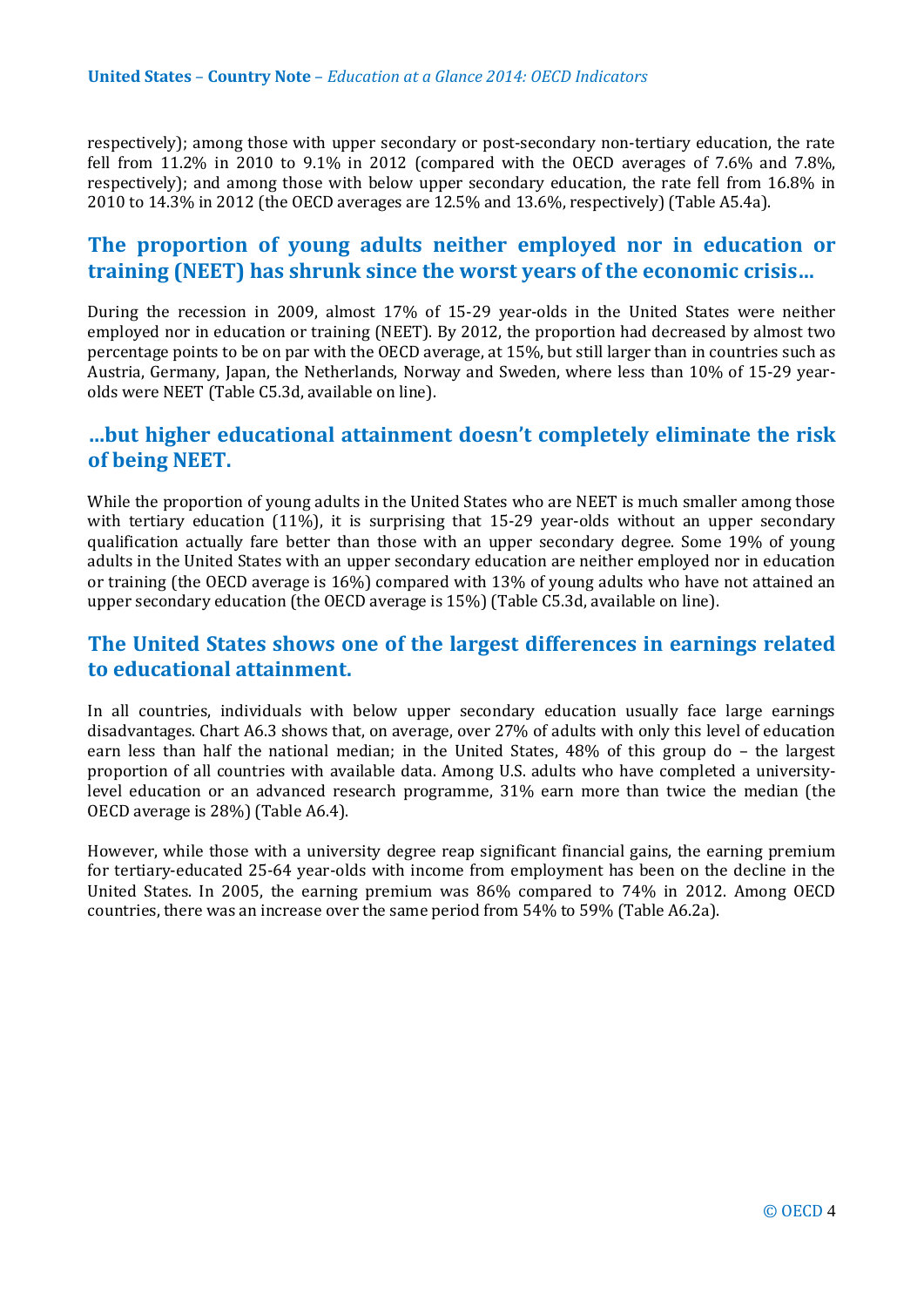## Chart A6.3. Differences in relative earnings of workers, by educational attainment (2012)

| Below upper secondary<br>education |                             | Tertiary-type A<br>or advanced research programmes |  |  |  |
|------------------------------------|-----------------------------|----------------------------------------------------|--|--|--|
|                                    | <b>United States</b>        |                                                    |  |  |  |
|                                    | Korea                       |                                                    |  |  |  |
|                                    | Austria                     |                                                    |  |  |  |
|                                    | Ireland <sup>1,2</sup>      |                                                    |  |  |  |
|                                    | <b>United Kingdom</b>       |                                                    |  |  |  |
|                                    | Germany                     |                                                    |  |  |  |
|                                    | Japan                       |                                                    |  |  |  |
|                                    | Slovak Republic             |                                                    |  |  |  |
|                                    | Netherlands <sup>3</sup>    |                                                    |  |  |  |
|                                    | Switzerland                 |                                                    |  |  |  |
|                                    | Canada <sup>1</sup>         |                                                    |  |  |  |
|                                    | France <sup>3</sup>         |                                                    |  |  |  |
|                                    | Norway <sup>1</sup>         |                                                    |  |  |  |
|                                    | Spani <sup>1</sup>          |                                                    |  |  |  |
|                                    | Greece                      |                                                    |  |  |  |
|                                    | Luxembourg <sup>3, 4</sup>  |                                                    |  |  |  |
| Е                                  | Sweden                      |                                                    |  |  |  |
|                                    | Finland <sup>1</sup>        |                                                    |  |  |  |
| п                                  | Israel                      |                                                    |  |  |  |
| Ē                                  | <b>OECD</b> average         |                                                    |  |  |  |
| ⊏                                  | Italy <sup>3</sup>          |                                                    |  |  |  |
| Е                                  | Denmark                     |                                                    |  |  |  |
| -                                  | Australia                   |                                                    |  |  |  |
|                                    | Turkey <sup>2, 4</sup>      |                                                    |  |  |  |
|                                    | New Zealand                 |                                                    |  |  |  |
|                                    | Czech Republic <sup>1</sup> |                                                    |  |  |  |
|                                    | <b>Brazil</b>               |                                                    |  |  |  |
|                                    | Chile <sup>1</sup>          |                                                    |  |  |  |
|                                    | Poland                      |                                                    |  |  |  |
|                                    | Belgium <sup>1,2</sup>      |                                                    |  |  |  |
|                                    | Estonia <sup>1,4</sup>      |                                                    |  |  |  |
| ⊏                                  | Portugal <sup>1</sup>       |                                                    |  |  |  |
|                                    | Hungary                     |                                                    |  |  |  |
|                                    | Slovenia                    |                                                    |  |  |  |

25-64 year-olds with income from employment

 $\Box$  At or below half of the median income  $\Box$  More than twice the median income

1. Year of reference 2011.

<u>.</u>

2. Earnings net of income tax.

3. Year of reference 2010.

4. Data refer to all tertiary education.

Countries are ranked in descending order of the difference in proportion of 25-64 year-olds at or below half the median and the proportion of the population earning more than twice the median, at below upper secondary education.

Source: OECD. Table A6.4, available on line. See Annex 3 for notes (www.oecd.org/edu/eag.htm).

StatLink Mise http://dx.doi.org/10.1787/888933116243

# **Strong numeracy skills are highly rewarded in the United States.**

Adults in the United States with only upper secondary education but who have strong numeracy skills, scoring at level 4 or above on a 5 level scale, as measured by the Survey of Adult Skills<sup>[1](#page-4-0)</sup>, earn an average of USD 5 200 – almost 70% more per month than the OECD average of USD 3 600 (Table A6.6a(N), available on line). However, only 10% of U.S. adults score at the highest levels of numeracy, a smaller proportion than the OECD average (13%) and smaller than in countries such as Finland, Japan

<span id="page-4-0"></span><sup>&</sup>lt;sup>1</sup> The Survey of Adult Skills is a product of the OECD Programme for the International Assessment of Adult Competencies (PIAAC).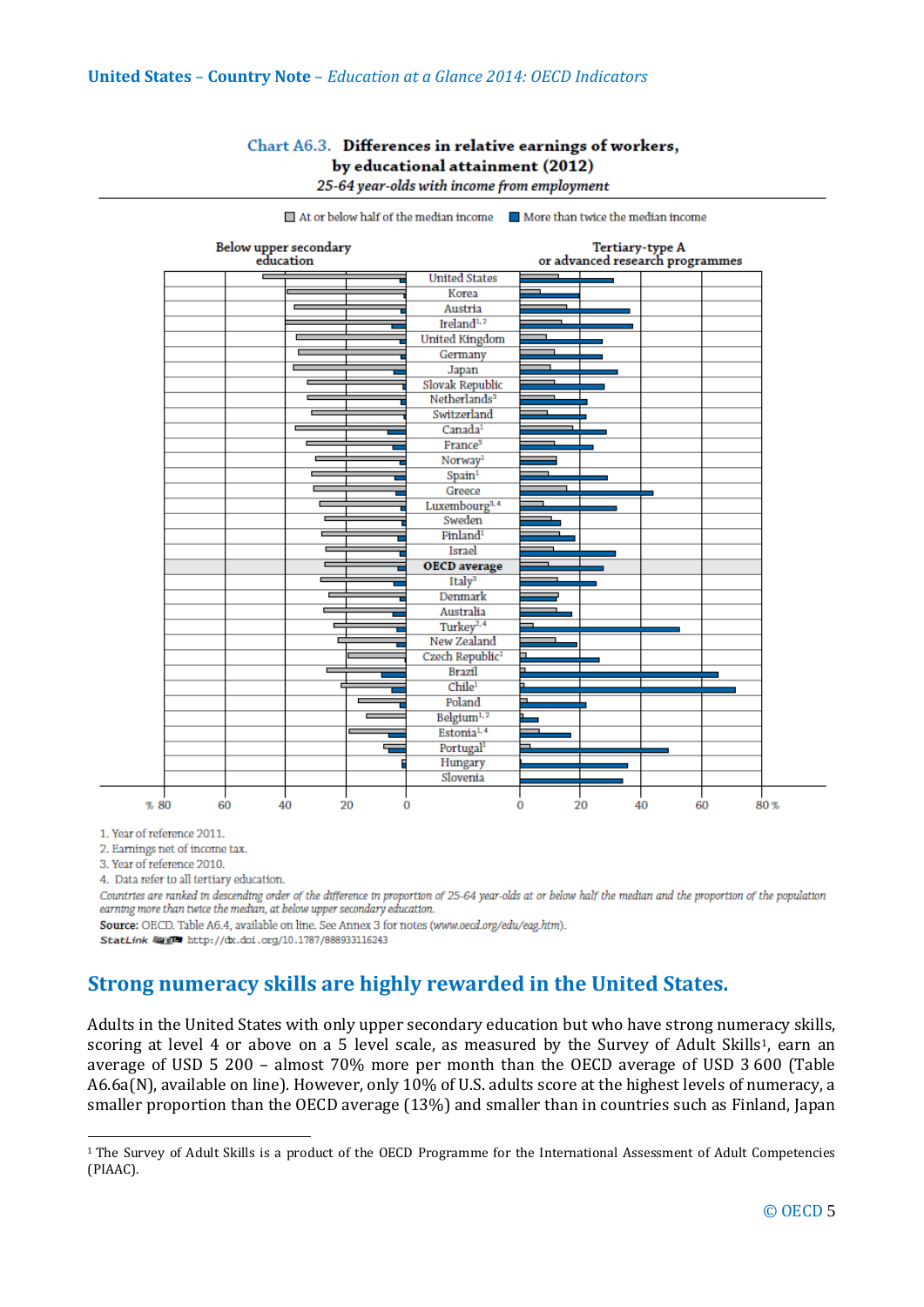and Sweden, where 20% of adults score at the highest levels of numeracy (Table A1.7a(N), available on line).

# **Spending on education decreased slightly over the past year, but both public and private expenditure remains relatively high.**

Among the 33 countries with available data for the 2008-11 period, the United States was one of six countries to cut, in real terms, public expenditure on educational institutions: Estonia (by 10%), Hungary (by 12%), Iceland (by 11%), Italy (by 11%), the Russian Federation (by 5%) and the United States (by 3%) (Table B2.5). This translated into a decrease in expenditure on educational institutions as a percentage of GDP (the decrease in expenditure was larger than the decrease in GDP, or GDP increased at the same time). Nonetheless, the United States spent 6.9% of its GDP on all levels of education combined in 2011, considerably higher than the OECD average of 6.1% (Table B2.1). Public and private expenditure on educational institutions in the United States, as a percentage of GDP, is on par with the OECD average at primary, secondary, and post-secondary non-tertiary levels of

education: 3.4% of expenditure comes from public sources and 0.3% comes from private sources. The United States devotes lower-than-average public expenditure to tertiary education (0.9% of GDP compared with the OECD average of 1.1%) and higher-than-average private expenditure (1.8% of GDP compared with the OECD average of 0.5%) (Table B2.3).

The United States spends more on tertiary education than any other country: USD 26 021 per student per year. Only Canada, Denmark, Sweden and Switzerland also spend more than USD 20 000 per student per year, while the OECD average is USD 13 958. Across all levels of education combined, the United States spends USD 15 345 per student per year – the second highest annual expenditure per student after Switzerland (USD 16 090) and well above the OECD average of USD 9 487 (Table B1.1a).

# **Investment in early childhood education is relatively high…**

Early childhood education plays a key role in children's cognitive and emotional development and can mitigate social inequalities and promote better student outcomes later on. The United States has shown its interest in increasing access to, and improving the quality of, early childhood education. It ranks 5th among OECD countries in expenditure per student (USD 10 010) at this level of education; only Australia (USD 10 734), Denmark (USD 14 148), Luxembourg (USD 25 074) and New Zealand (USD 11 088) spend more, while the OECD average is USD 7 428 (Table B1.1a). Expenditure on preprimary education for children aged 3 and older, as a percentage of GDP, is 0.47% in the United States, which is slightly less than the OECD average of 0.6%. Lower-than-average public funding (0.33% of GDP, compared with the OECD average of 0.51%) and higher-than-average private funding (0.14% of GDP, compared with the OECD average of 0.08%) is devoted to pre-primary education (Table B2.3).

# **…but enrolment rates for 3- and 4-year-olds continue to be considerably lower than average.**

On average across OECD countries, 70% of 3-year-olds were enrolled in early childhood education in 2012, while in the United States, only 38% were enrolled. This figure has remained somewhat static over the years, as the rate in 2005 was 39%, while the OECD average that year was 64% (Chart C2.1).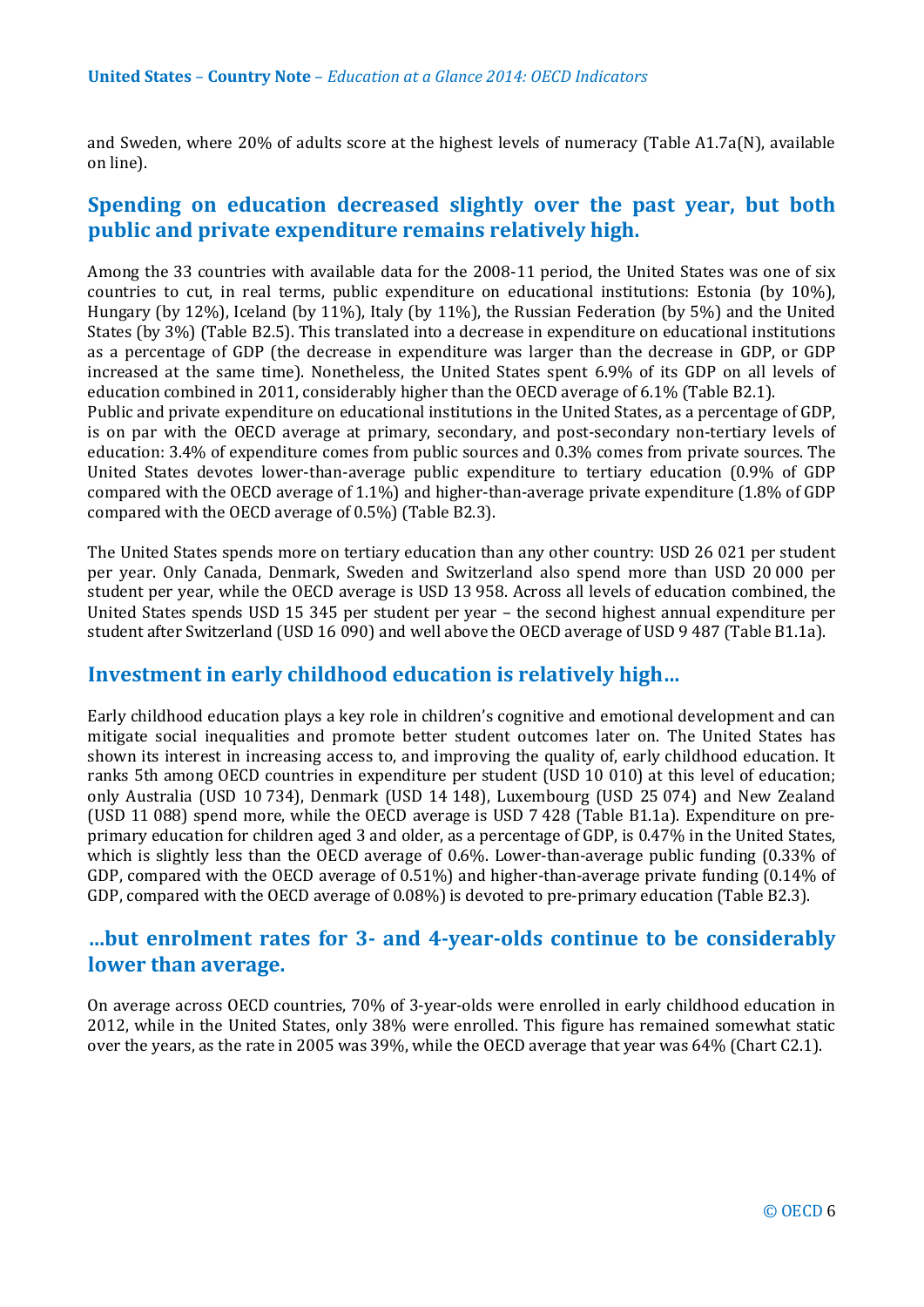

Chart C2.1. Enrolment rates at age 3 in early childhood education  $(2005$  and  $2012)$ 

Source: OECD. Table C2.1. See Annex 3 for notes (www.oecd.org/edu/eag.htm). StatLink @15/4 http://dx.doi.org/10.1787/888933118409

In the United States, children tend to enter early childhood education at age 4. Only 66% of 4-year-olds were enrolled in 2012 (the OECD average was 84%), which is a slight decrease from 68% in 2005, when the OECD average was 79% (Table C2.1). In France and the Netherlands, all 4-year-olds were enrolled in 2012, while enrolments were much lower in Colombia (33%), Indonesia (25%), Switzerland (40%) and Turkey (19%).

# **Teachers work long hours and spend more time in front of their classes….**

In 2012, primary and lower secondary school teachers in the United States spent more than 1 000 hours teaching in the classroom, compared with 782 hours (primary) and 694 hours (lower secondary) among OECD countries. In the United States, teachers spend more time teaching than their peers in any other country, for which there is available data, except for Chile in lower secondary school (Table D4.2).

# **…but their salary is not competitive and has not increased over time.**

Compared with other tertiary-educated workers, the salaries of lower secondary teachers in the United States remain well below the OECD average: these teachers earn only 68% of the salary of an average tertiary-educated worker in another field (the OECD average is 88%). In Canada, Finland, Germany and New Zealand, lower secondary school teachers earn about the same as other tertiaryeducated worker (Table D3.2) and in Korea and Spain, lower secondary school teachers even earn at least 30% more than similarly educated workers.

Between 2005 and 2012, the salaries of primary school teachers remained quite stable; on average across OECD countries with available data for all reference years, salaries increased only by 1% during this period. In the United States, however, primary school teachers' salaries shrank by three percentage points during the same period. (Table D3.5).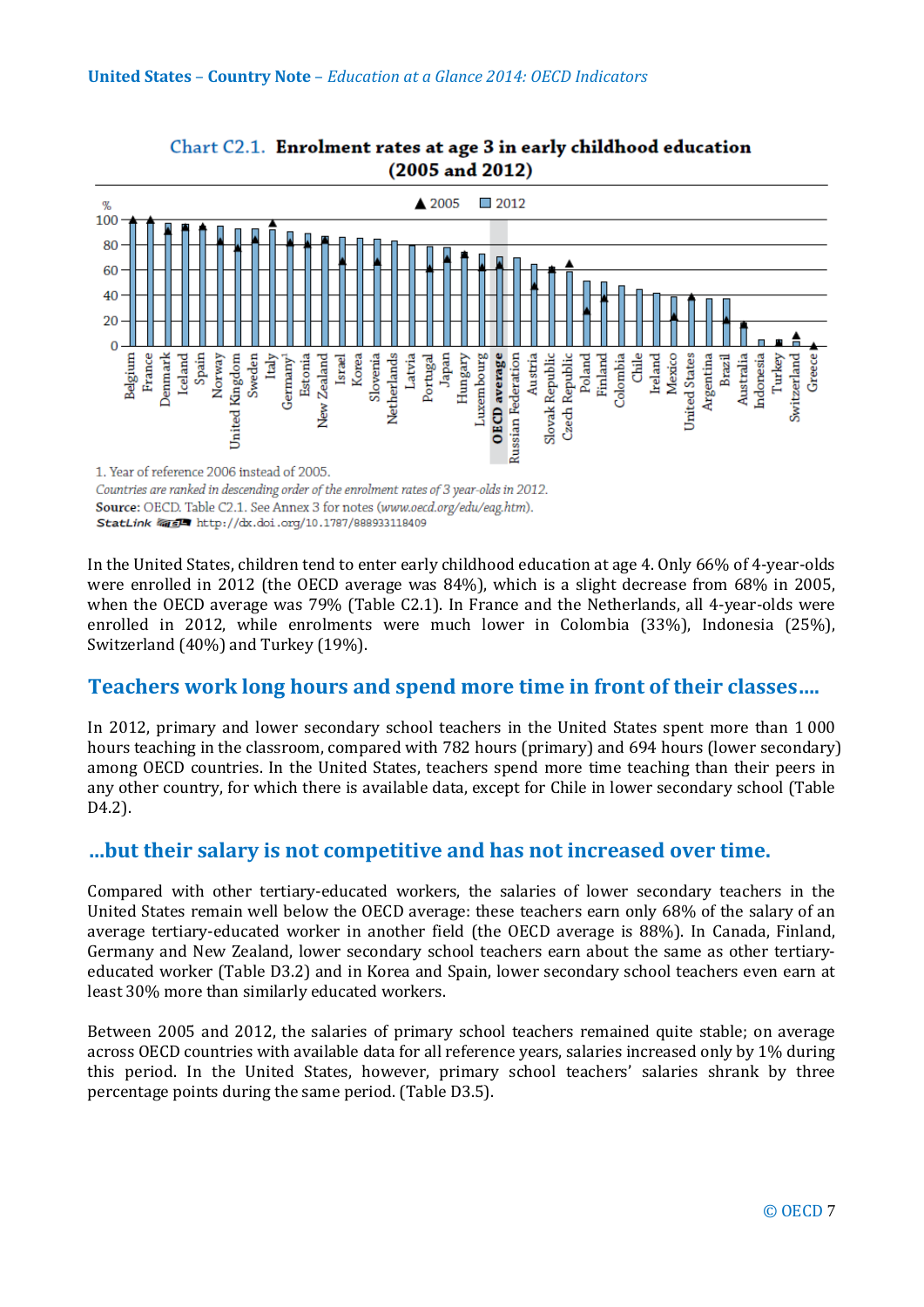# **Other findings**

• **While it is still the global leader in the international education market, the United States' share of international students continues to fall.** In 2000, the United States attracted 23% of international students and the United Kingdom attracted the second largest share (11%). In 2012, the U.S. share fell to 16%, while that of the United Kingdom increased slightly to 12%. Australia, France and Germany attracted 6% of international students in 2012, Canada 5%, and Austria, Belgium, China, Italy, Japan, Korea, the Netherlands, New Zealand, the Russian Federation, South Africa and Switzerland each host less than 4% of international students (Table C4.7, available on line).

• **While first-time graduation rates at the upper secondary level have increased, they remain slightly below the OECD average.** Since 2000, the first-time graduation rate at the upper secondary level in the United States has increased by 9 percentage points: in 2012, the rate was 79%, compared to the OECD average of 84% (Table A2.2a).

• **The tertiary attainment rate among adult women in the United States is much higher than the OECD average.** Some 45% of adult women earn a tertiary degree –11 percentage points higher than the OECD average. This average is on par with that of Australia, Estonia, Finland, Japan and New Zealand and is surpassed only by that of Canada, Israel and the Russian Federation, where more than 50% of adult women have earned a tertiary degree (Table A1.3b, available on line).

This work is published under the responsibility of the Secretary-General of the OECD. The opinions expressed and arguments employed herein do not necessarily reflect the official views of OECD member countries.

This document and any map included herein are without prejudice to the status of or sovereignty over any territory, to the delimitation of international frontiers and boundaries and to the name of any territory, city or area.

#### **Note regarding data from Israel**

The statistical data for Israel are supplied by and are under the responsibility of the relevant Israeli authorities. The use of such data by the OECD is without prejudice to the status of the Golan Heights, East Jerusalem and Israeli settlements in the West Bank under the terms of international law.

### **Note regarding data from the Russian Federation in the Survey of Adult Skills (PIAAC)**

Readers should note that the sample for the Russian Federation does not include the population of the Moscow municipal area. The data published, therefore, do not represent the entire resident population aged 16-65 in Russia but rather the population of Russia *excluding* the population residing in the Moscow municipal area. More detailed information regarding the data from the Russian Federation as well as that of other countries can be found in the *Technical Report of the Survey of Adult Skills* (OECD, forthcoming).

**For more information** on *Education at a Glance 2014* and to access the full set of Indicators, visit

### [www.oecd.org/edu/eag.htm](http://www.oecd.org/edu/eag.htm)

| Questions can be directed to:              |                                   |
|--------------------------------------------|-----------------------------------|
| Andreas Schleicher                         | <b>Country Note Authors:</b>      |
| Director for Education and Skills          | Rose Bolognini & Kelly Makowiecki |
| <b>Email:</b> Andreas. Schleicher@oecd.org | Email: Kelly.Makowiecki@oecd.org  |
| <b>Telephone:</b> +33 6 07 38 54 64        |                                   |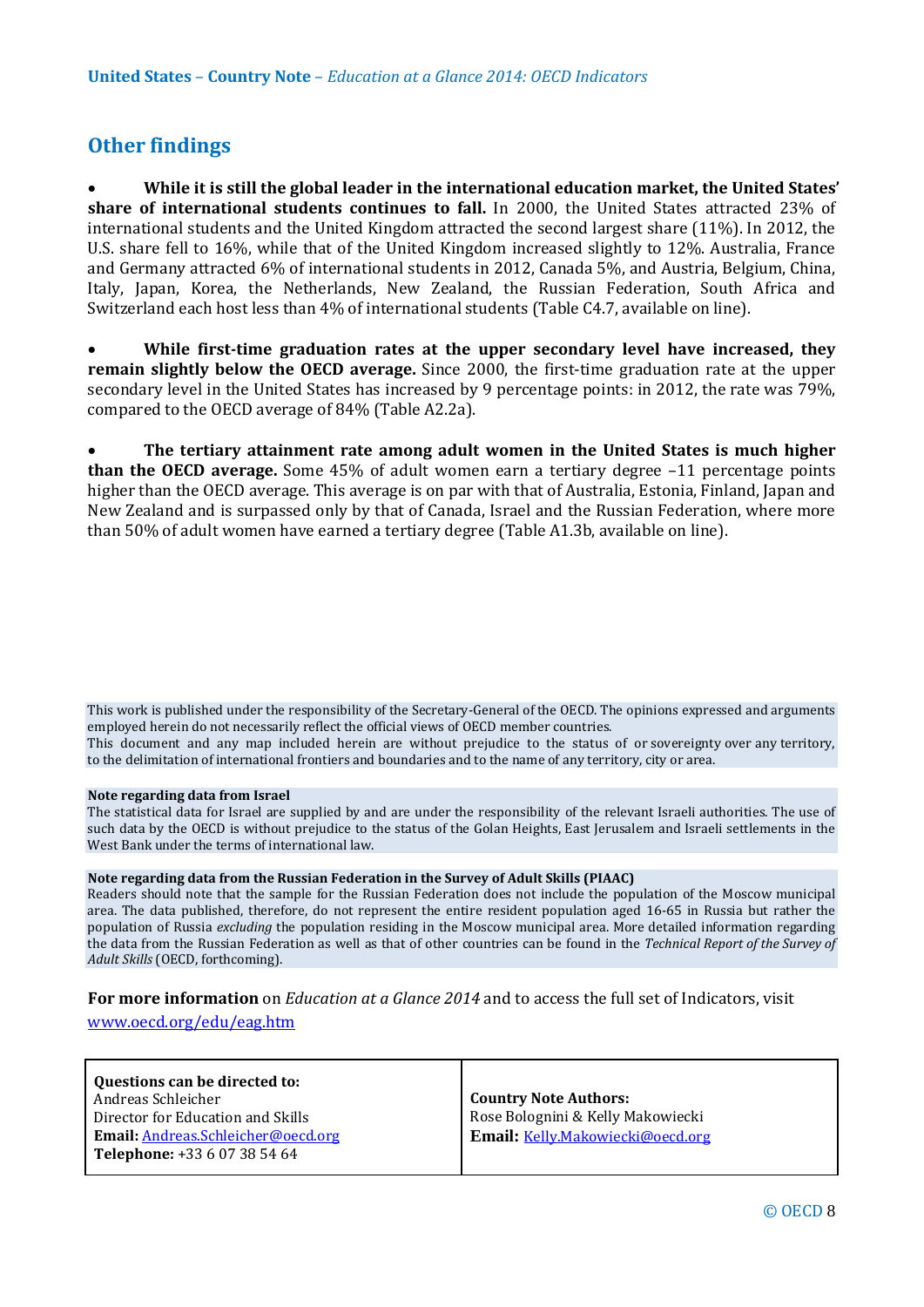# **Key Facts for United States in Education at a Glance 2014**

| <b>Table</b>                         | <b>Indicator</b>                                                                                                       | <b>United States</b>             |      | <b>OECD</b> average              |      | <b>Rank among OECD</b><br>countries and<br>partner countries* |
|--------------------------------------|------------------------------------------------------------------------------------------------------------------------|----------------------------------|------|----------------------------------|------|---------------------------------------------------------------|
| <b>Educational Access and Output</b> |                                                                                                                        |                                  |      |                                  |      |                                                               |
|                                      | <b>Enrolment rates</b>                                                                                                 | 2012                             | 2005 | 2012                             | 2005 |                                                               |
|                                      | 3-year-olds (in early childhood education)                                                                             | 38%                              | 39%  | 70%                              | 64%  | 31 of 38                                                      |
| C2.1                                 | 4-year-olds (in early childhood and primary<br>education)                                                              | 66%                              | 68%  | 84%                              | 79%  | 31 of 39                                                      |
| C1.1a                                | 5-14 year-olds (all levels)                                                                                            | 97%                              |      | 98%                              |      | 30 of 44                                                      |
|                                      | Percentage of population that has only attained<br>below upper secondary education                                     | 2012                             | 2000 | 2012                             | 2000 |                                                               |
| A1.4a                                | 25-64 year-olds                                                                                                        | 11%                              | 13%  | 24%                              | 34%  | 30 of 35                                                      |
|                                      | Percentage of the population whose highest<br>level of attainment is upper secondary<br>education                      | 2012                             | 2000 | 2012                             | 2000 |                                                               |
| A1.4a                                | 25-64 year-olds                                                                                                        | 46%                              | 51%  | 44%                              | 44%  | 13 of 36                                                      |
|                                      | Percentage of population that has attained<br>tertiary education                                                       | 2012                             | 2000 | 2012                             | 2000 |                                                               |
|                                      | 25-64 year-olds                                                                                                        | 43%                              | 36%  | 33%                              | 22%  | 5 of 36                                                       |
| A1.3a<br>A1.4a                       | 25-34 year-olds                                                                                                        | 44%                              | 38%  | 40%                              | 26%  | 12 of 36                                                      |
|                                      | 55-64 year-olds                                                                                                        | 42%                              | 30%  | 25%                              | 15%  | 4 of 36                                                       |
|                                      | Entry rates into tertiary education                                                                                    | 2012                             | 2000 | 2012                             | 2000 |                                                               |
| C3.1 <sub>b</sub>                    | Youth expected to enter tertiary-type A<br>programmes before turning 25                                                | 53%                              | m    | 48%                              | m    | 12 of 35                                                      |
|                                      | <b>Graduation rates</b>                                                                                                | 2012                             | 2000 | 2012                             | 2000 |                                                               |
| A2.2a                                | Percentage of today's young people expected to<br>complete upper secondary education in their<br>lifetime              | 79%                              | 70%  | 84%                              | 76%  | 23 of 30                                                      |
| A3.2a                                | Percentage of today's young people expected to<br>complete university education (tertiary-type A) in<br>their lifetime | 39%                              | 34%  | 38%                              | 28%  | 18 of 27                                                      |
|                                      | <b>Economic and Labour Market Outcomes</b>                                                                             |                                  |      |                                  |      |                                                               |
|                                      | Unemployment rate of 25-64 year-olds - Men<br>and Women                                                                | 2012                             | 2008 | 2012                             | 2008 |                                                               |
|                                      | Below upper secondary                                                                                                  | 14%                              | 10%  | 14%                              | 9%   | 11 of 35                                                      |
| A5.4a                                | Upper secondary and post-secondary non-tertiary                                                                        | 9%                               | 5%   | 8%                               | 5%   | 10 of 36                                                      |
|                                      | Tertiary                                                                                                               | $5\%$                            | 2%   | 5%                               | 3%   | 15 of 36                                                      |
|                                      | Unemployment rate of 25-64 year-olds -<br>Women                                                                        | 2012                             | 2008 | 2012                             | 2008 |                                                               |
|                                      | Below upper secondary                                                                                                  | 15%                              | 8%   | 13%                              | 9%   | 10 of 35                                                      |
| A5.4c<br>(Web)                       | Upper secondary and post-secondary non-tertiary                                                                        | 8%                               | 5%   | 9%                               | 6%   | 14 of 35                                                      |
|                                      | Tertiary                                                                                                               | $4\%$                            | 2%   | 5%                               | 4%   | 18 of 35                                                      |
|                                      | Average earnings advantage for 25-64 year-olds<br>with tertiary education**                                            | 2012 or latest year<br>available |      | 2012 or latest year<br>available |      |                                                               |
|                                      | Men and women                                                                                                          | 174                              |      | 159                              |      | 8 of 33                                                       |
| A6.1a<br>$A6.1b$ (Web)               | Men                                                                                                                    | 180                              |      | 164                              |      | 9 of 33                                                       |
|                                      | Women                                                                                                                  | 177                              |      | 162                              |      | 7 of 34                                                       |
|                                      | Average earnings penalty for 25-64 year-olds<br>who have not attained upper secondary<br>education**                   | 2012 or latest year<br>available |      | 2012 or latest year<br>available |      |                                                               |
| A6.1a<br>A6.1b (Web)                 | Men and women                                                                                                          | 63                               |      | 78                               |      | 32 of 33                                                      |
|                                      | Men                                                                                                                    | 60                               |      | 78                               |      | 32 of 33                                                      |
|                                      | Women                                                                                                                  | 62                               |      | 75                               |      | 31 of 33                                                      |
|                                      | Percentage of 15-29 year-olds neither<br>employed nor in education or training, by<br>highest level of education       | 2012                             | 2008 | 2012                             | 2008 |                                                               |
|                                      | Below upper secondary                                                                                                  | 13%                              | 13%  | 15%                              | 14%  | 21 of 36                                                      |
| C5.3d<br>(Web)                       | <b>Upper secondary</b>                                                                                                 | 19%                              | 18%  | 16%                              | 14%  | 12 of 35                                                      |
|                                      | Tertiary                                                                                                               | 11%                              | 9%   | 13%                              | 11%  | 23 of 36                                                      |